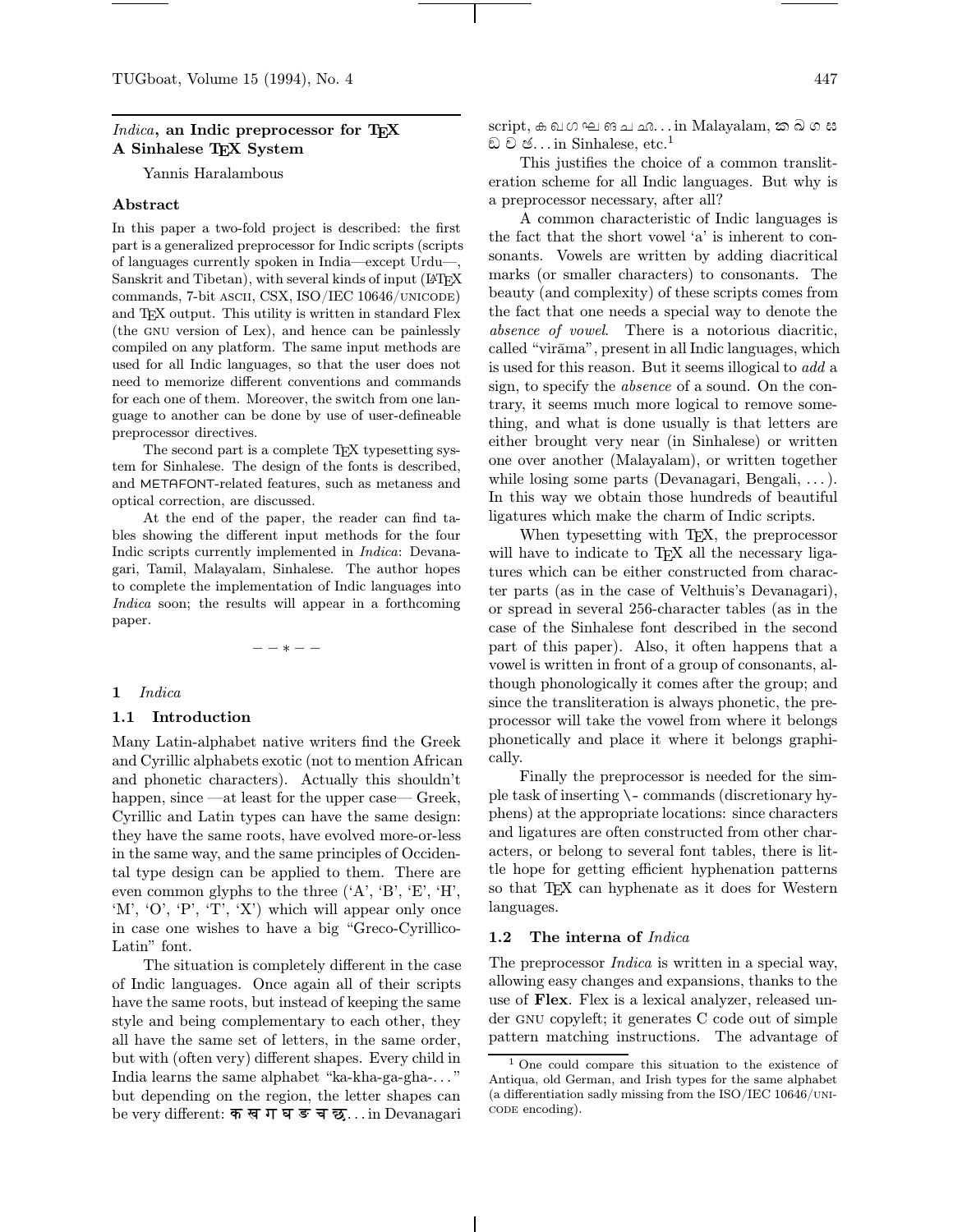Flex is that without being a good programmer one can make powerful and error-free C programs.

How does it work? The minimal Flex file is of the form

```
%{
%}
\%%
...lines of code...
%%
main()
{
yylex();
}
```
where the *lines* of code are of the form

xyz { do\_this(); do\_that(); }

xyz is a pattern which may appear in the input file, and do\_this();, do\_that(); are arbitrary C commands, executed whenever the pattern is matched in the input file. This scheme is extremely powerful, since patterns can be arbitrary regular expressions. Suppose, for example, that you want to write a program which finds all TEX commands followed by a blank and adds an empty group to them, if needed (to avoid getting TEXis beautiful, as most TEX users did at least once in their lives):  $\text{TeX}_\sqcup$  shall be replaced by \TeX{} and so on, for every command followed by a blank. You can with the following single line of Flex code:

```
"\\\{\n}''[a-zA-Z]+/" " { ECHO; printf("{}"); }
```
The double quotes indicate verbatim mode, the double backslash is the usual C notation to obtain a backslash in a string,  $[a-zA-Z]+$  is a regular expression meaning "one or more lowercase/uppercase letters" and finally /" " means "this pattern should be matched only if followed by " " (a blank)". The ECHO; command transmits the input pattern to the output, and printf{} adds the {} string.

The reader may now have realized the power and ease of use of Flex. Moreover, the generated C code is automatically optimized for the platform on which Flex is run so that one can be sure that the code will compile without problems into a quick and smooth executable.

Indica is written in Flex. To obtain an executable, you will have to run Flex first and then C. The necessary steps are explained in section 1.3.1. Having read the excellent book lex  $\mathcal C$  yacc by Levine, Mason and Brown (1992) the user will be able to adapt Indica to his/her personal needs, if these are not already covered by the broad range of Indica's input encodings.

### 1.3 Guidelines for the use of Indica

### 1.3.1 How to install *Indica*

Indica is written in Flex, the GNU version of the standard UNIX utility  $Lex<sup>2</sup>$  On the server you will find executables for Macintosh and MS-DOS. If you are on some other platform, or if you want to make changes to the indica.lex file, you will have to compile it again. This operation consists of the following (relatively straightforward) steps:

1. run Flex on indica.lex, with the -8 option:

### flex -8 indica.lex

2. Flex will create the file lex.yy.c (LEX\_YY.C on MS-DOS); this is a machine-generated,  $C++$ compatible, ANSI C code file. Run your favourite C-compiler on it, and link the result with the standard ANSI C libraries.

After having fetched or compiled your own executable of Indica, you can use it. For this you must prepare your document using the syntax explained in section 1.5, and run Indica to produce a regular TEX or LATEX file. *Indica* uses the standard C input and output streams, so you have to type < and > to redirect these streams to your files:

### Indica < foo.inp > foo.tex

where foo.inp is the document you prepared and foo.tex is the TFX file  $Indiaca$  will create for you.

In this way Indica can be used as a filter for piping operations: if your operating system allows piping and your T<sub>E</sub>X implementation uses the standard input stream, you can systematically write Indica < foo.inp | TeX to pre-process foo.inp and run T<sub>EX</sub> on the result, avoiding thereby the creation of an intermediate TEX file.

### 1.4 Indica input schemes

TEX can handle only 8-bit fonts (fonts with 256 characters at most). This seems more or less sufficient for the needs of a certain number of Western European languages, but is definitely unsuitable for Oriental scripts like the Sinhalese one.<sup>3</sup> Hence, the use of a preprocessor is unavoidable. Indica will allow the use of the same input scheme(s) for all Indic languages: one will be able to write multilingual Indic documents without changing the input conventions, whenever a language switch occurs. There are

 $^2$  Actually it uses a very important feature of Flex which is not part of the POSIX Lex standard, namely exclusive states. Indica has to be compiled on a Lex version with this feature; see Levine, Mason, and Brown (1992) for more details.

<sup>&</sup>lt;sup>3</sup> The TEX extension  $\Omega$  (Plaice, 1994; Haralambous and Plaice, 1994) will solve these (and many more) problems by using internally the UNICODE encoding, and 16-bit virtual fonts for the output.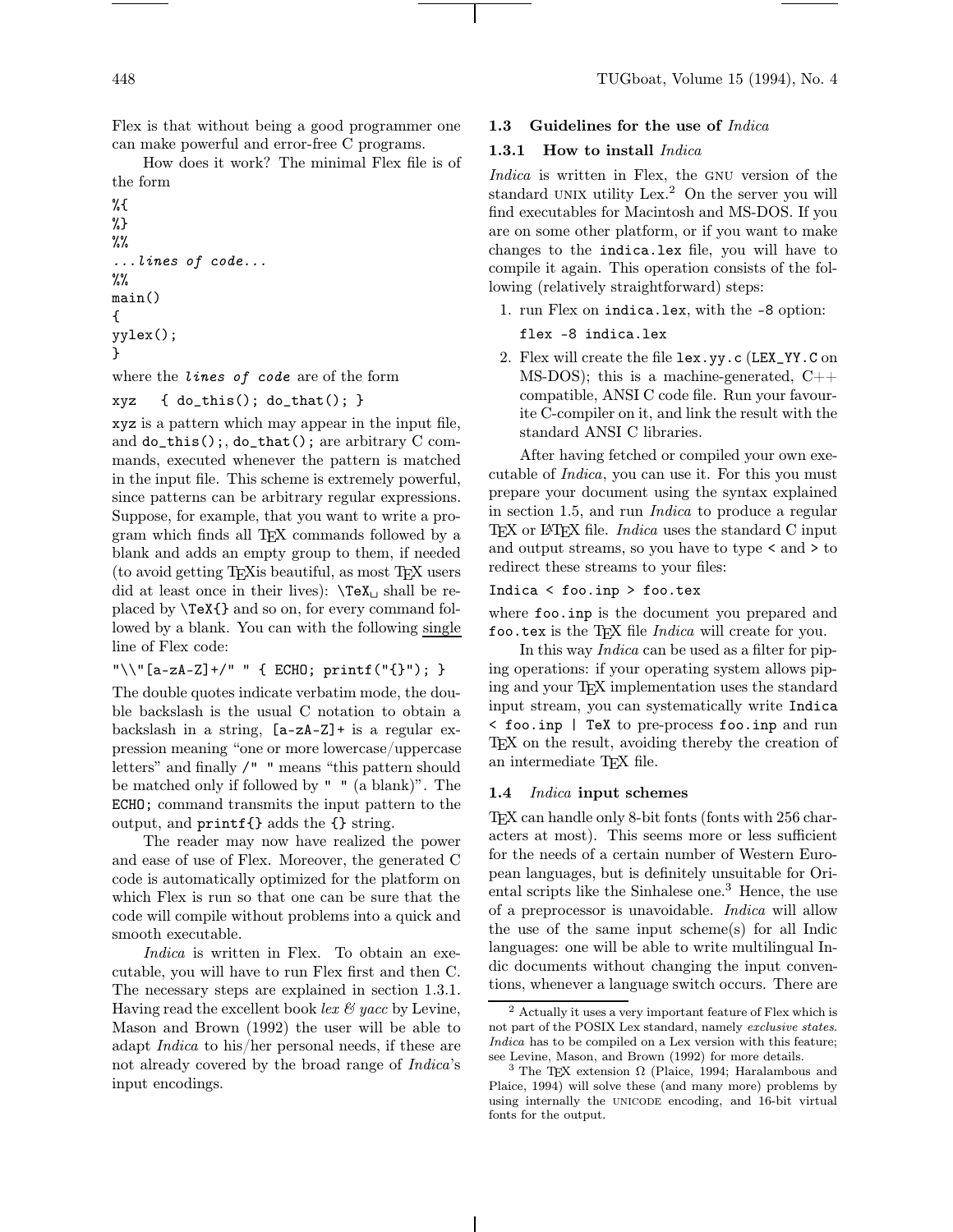

Code positions followed by <sup>∗</sup> are extensions of CSX proposed hereby by the author. The gray square  $\Box$  denotes positions which have not yet been determined.

The author would like to point out that even if certain characters are usually not used in uppercase form, they could very well appear inside all-caps text; so, IHHO, all characters should be included in the table in lowercase and uppercase form. Uppercase letters missing from the table are:  $R, \tilde{I}, \dot{M}, \tilde{A}, \tilde{I}, \tilde{U}, \dot{N}, \dot{A}, \dot{A}, \dot{A}, \dot{A}$  $\tilde{I}$ ,  $\tilde{I}$ ,  $\tilde{U}$ ,  $\tilde{U}$ ,  $\tilde{U}$ ,  $\tilde{R}$ ,  $\tilde{R}$ ,  $\tilde{R}$ ,  $\tilde{A}$ ,  $\tilde{I}$ ,  $\tilde{U}$ ,  $\tilde{E}$  and  $\check{O}$  (a total of 21 codes).

Table 1: The CSX 8-bit input encoding

four possible input schemes, common to Hindi, Sanskrit, Bengali, Tamil, Telugu, Malayalam, Kannada, Oriya, Gujarati, Gurmukhi, Sinhalese and Tibetan:

- 1. SEVENBIT, a 7-bit (ISO 646) encoding scheme, based on Frans Velthuis' Hindi/Sanskrit transcription. Some extensions were necessary for Sinhalese, but also for other Indic languages, to obtain the character set of the (Indic part) of unicode/ISO 10646-1 standard (ISO, 1993).
- 2. CSX, the Classical Sanskrit Extended encoding, an 8-bit extension of ISO 646, proposed by an ad hoc committee, at the 8th World Sanskrit Conference, in Vienna 1990 (Wujastyk, 1991) (Table 1). For Sinhalese and other Indic languages some necesssary extensions were included in the character set of the (Indic part) of UNIcode/ISO-IEC 10646-1 standard (ISO, 1993).
- 3. LATEX, a standardized form of L<sup>AT</sup>FX commands (for example, only  $\d{m}$  is valid for 'm', and not  $\d$  m or  $\d$ foo  $\d$ foo{ $\d$ {m}} $\$ oo, etc.), describing the "standard" transliteration of Indic languages.
- 4. UNICODE, the 16-bit version of ISO/IEC 10646- 1 (see ISO, 1993), with an anticipated Sinhalese encoding by the author (since Sinhalese is not yet part of ISO 10646).<sup>4</sup>

The reader will find a complete table of equivalences between (1), (2) and (3), applied to Sinhalese, in Table 4.

# 1.5 The Indica syntax

Three kinds of predefined *Indica* commands exist:

| 1. commands affecting the input mode: |
|---------------------------------------|
| #SEVENBIT                             |
| $\#$ CSX                              |
| #LATEX                                |
| #UNICODE                              |
| as described in 1.4.                  |

2. commands determining the current (Indic) language:

#BENGALI #GUJARATI #GURMUKHI #HINDI #KANNADA #MALAYALAM #ORIYA #SANSKRIT #SINHALESE #TAMIL #TELUGU #TIBETAN #NIL

the last one being used to return for arbitrary non-Indic text to non-preprocessed mode.

3. the

### #ALIAS

command, which allows creation of new names for the commands listed above.

<sup>&</sup>lt;sup>4</sup> Although there is not a broad choice of UNICODEcompatible software yet (Windows NT is the most popular case of such software), the author believes that UNICODE is already now the ideal solution for document storage and transmission, especially when used in conjunction with a markup language like SGML.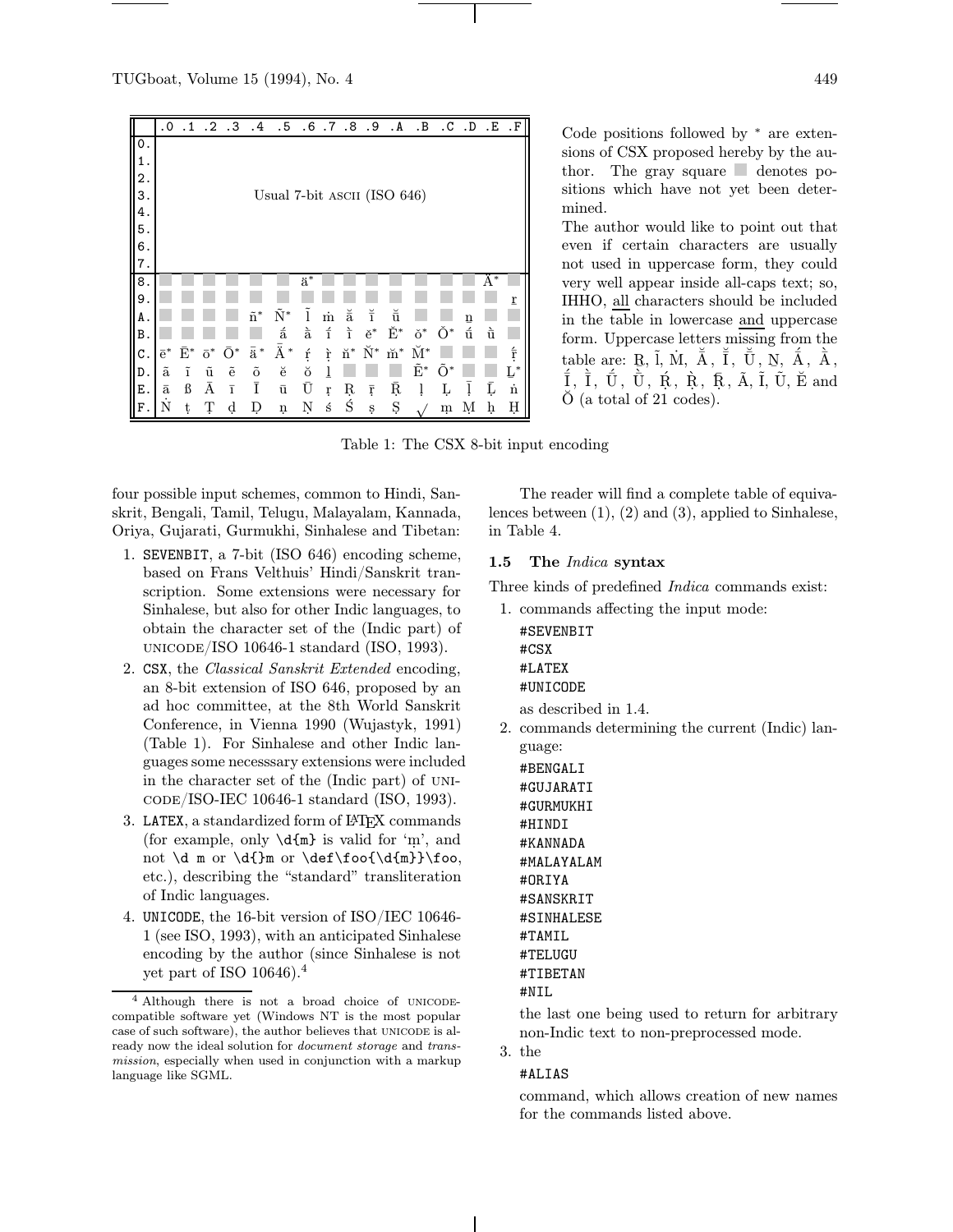Here are the rules you have to follow when using these commands:

- the "escape character" for *Indica* commands (or should I say "directives"?) is #. A command name consists of this character, followed by at most 32 uppercase letters or 8-bit characters (in the range 0x80–0xff). It follows that you can write, for example, '#NIL;' or '#NILthis', but not '#NILYannis'; in the latter case you can either leave a blank space ('#NIL $_{\sqcup}$ Yannis') or insert an empty group ('#NIL{}Yannis') or apply any other similar TEXtrick.
- T<sub>F</sub>X and L<sup>AT</sup>FX commands are not affected by the preprocessor. Be careful, though, because command arguments will nevertheless be preprocessed: if you write

#HINDI mohan \TeX\ raake"s \begin{center} mis paal

then, \TeX and \begin will be left unchanged by the preprocessor, while center will produce चेनतेर and \begin{चेनतेर} is hardly something standard L<sup>A</sup>TEX would accept. In these cases it is advised to write

#HINDI mohan \TeX\ raake"s #NIL\begin{center}#HINDI mis paal

- *Indica* commands are *not* nested: if you switch to Bengali and then Hindi, you will have to type #BENGALI once again to return to the former language (there is no "group closing" command, bringing you back to the state you were before, as in T<sub>E</sub>X for example).
- Input mode switching commands (#SEVENBIT, #CSX, etc.) can appear anywhere in the text. They don't produce any immediate effect when in NIL language; the corresponding input mode is stored and applied on forthcoming Indic text. Default settings (applied automatically at the begining of every file) are the NIL language, and SEVENBIT input mode.
- The ALIAS command has the following syntax: #ALIAS SINHALESE FOO

which has to be written at the beginning of a line. The first argument is the command name for which we want to create an alias; the second argument is the alias itself. After the definition above, you can use #FOO instead of #SINHALESE.

You can use *uppercase* Latin alphabet letters, or 8-bit characters in aliases. For example, you could define

#ALIAS MALAYALAM M #ALIAS NIL N

and afterwards type only #M to switch to Malayalam, and #N to switch back to NIL language. Or, you could define

### #ALIAS MALAYALAM മലയാളം

provided your platform has a graphic interface allowing Sinhalese screen display (Macintosh, Windows, X-Window. . . ) and provided the encoding you use places Malayalam characters in the upper 8-bit range.

Numbers cannot be part of aliases, so the usual T<sub>F</sub>X operators  $#1, #2, ##1...$  are not affected by Indica. More generally, whenever Indica encounters a hash mark followed by an unknown string (not a predefined command name or previously defined alias), it leaves both the hash mark and the string untouched.<sup>5</sup>

• *Indica* does not take T<sub>E</sub>X comment marks into consideration. If you write

# % This is a TeX comment %#TIBETAN

% etc etc

unlike T<sub>E</sub>X, *Indica* will read these lines and switch to Tibetan language.

• Indica will read only the files you ask it to read; it will not interpret  $(\mathbb{A})$ TEX \input commands.<sup>6</sup> On the other hand, a file already processed by Indica does not contain any Indica commands any more, so that you can re-process it an arbitrary number of times without altering it. It follows that you could write a batch file to run Indica on all files of your working directory, just to be sure that no file has been left unprocessed.

### 1.6 Simultaneous text and transcription

If you write your Sinhalese text in LATEX input mode, you can copy and paste it to some other part of the document and run it in NIL language mode; it will produce the "standard" Latin transcription of the same text. The only precaution you need to take is to include Christina Thiele's TFX macro \diatop (see Thiele, 1987), in the preamble of your document. This macro typesets characters with double or triple diacritization (like  $\bar{a}$ ,  $\bar{r}$ , etc.)

<sup>&</sup>lt;sup>5</sup>!'Cuidado! If you mispell an *Indica* command, you will end up with a hash mark and the misspelled string in your (L<sup>A</sup>)TEX code and should prepare yourself to get a very mean  $(L)$ TEX error message:  $(L)$ TEX just hates useless hash marks.

 $6$  This feature could be implemented in *Indica*, but would result in a loss of portability: every TEX implementation has its own environment variables for file path searching. The same environment variables should be included into Indica's code, so that exactly the same files may be found and opened.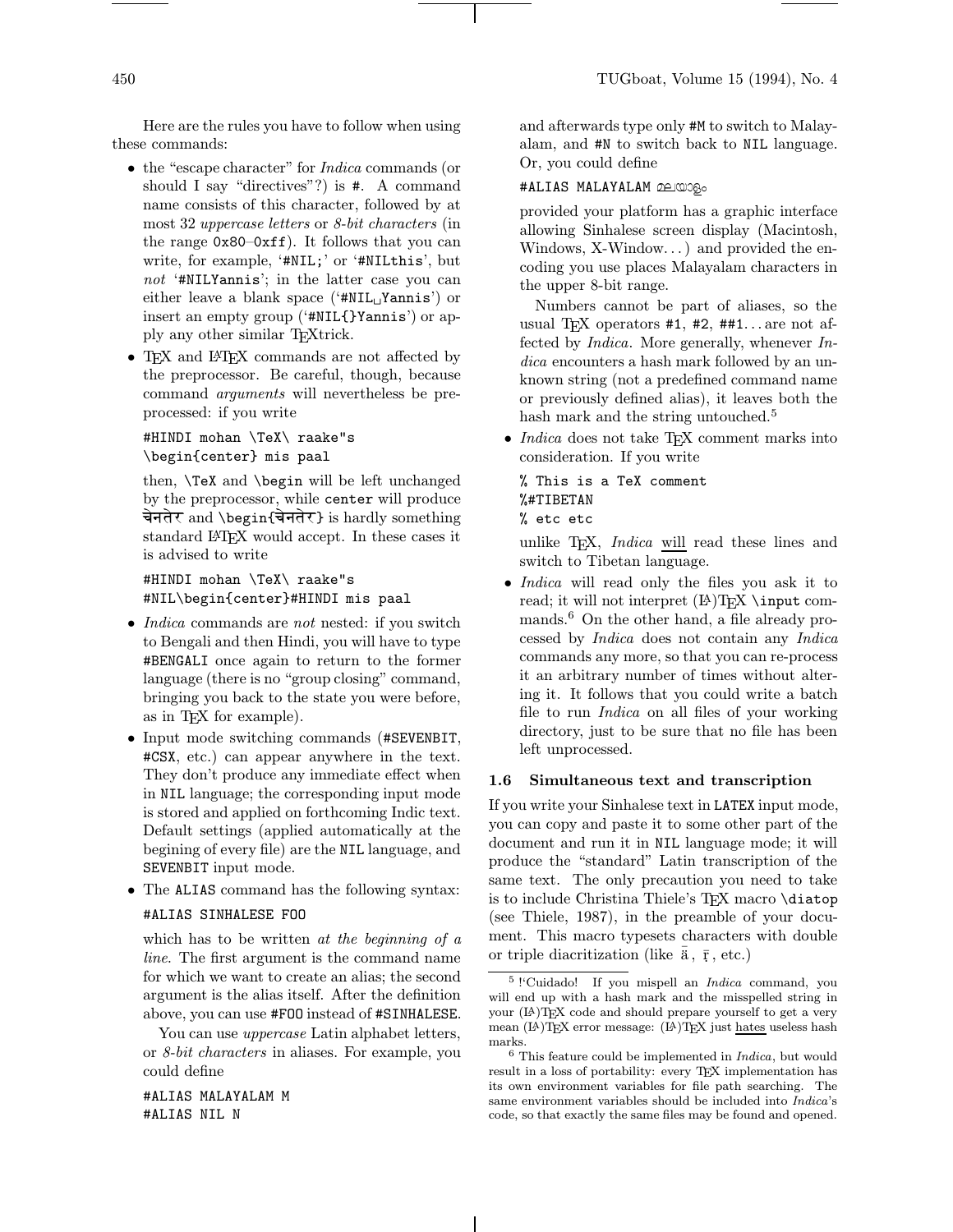Here is the expansion of this macro:

```
\def\diatop[#1|#2]{{\setbox1=\hbox{{#1{ }}}%
        \setbox2=\hbox{{#2{ }}}%
        \dimen0=\ifdim\wd1>\wd2\wd1\else\wd2\fi%
        \dimen1=\ht2\advance\dimen1by-1ex%
        \setbox1=\hbox to1\dimen0{\hss#1\hss}%
        \rlap{\raise1\dimen1\box1}%
        \hbox to1\dimen0{\hss#2\hss}}}%
```

```
%e.g. of use:
```
% \diatop[\'|{\=o}] gives o macron acute

An example of simultaneous text and transcription (illustrating the use of aliases as well) is:

# #LATEX

```
#S s\d{r}tuva #N (s\d{r}tuva) season,
#S aitih\={a}sika #N (aitih\={a}sika)
historical, #S au\d{s}adha #N (au\d{s}adha)
medicines, #S \d{n}aya #N (\d{n}aya) loan,
#S ko\b{l}a\u{m}ba #N (ko\b{l}a\u{m}ba)
Colombo, \ldots
```
and (after preprocessing by *Indica*) T<sub>E</sub>X will typeset සෘතුව (sṛtuva) season, ඓතිහාසික (aitihāsika) historical, ඖෂධ (ausadha) medicines, ණය  $(\text{paya})$  loan, නෝළඹ  $(\text{kolamba})$  Colombo,  $\ldots$ 

### 2 Sinhalese T<sub>E</sub>X

# 2.1 Introduction to the Sinhalese writing system

Sinhalese is one of the two major languages spoken in Sri Lanka (Ceylon), the second being Tamil. Sinhalese script is a South-Indian script, close to Malayalam and Kannada. The alphabet consists of 18 vowels and 35 consonants. It is a syllabic script: the basic consonant glyph form denotes the consonant followed by the (inherent) short vowel 'a':  $\infty$ is 'ka',  $\widehat{\omega}$  is 'kha' etc. To obtain a consonant not followed by a vowel, one uses a special diacritic called *virāma*. Hence,  $\hat{\infty}$  is 'k',  $\hat{\infty}$  is 'kh', etc. In contrast to Hindi, a virāma is used in all circumstances, even at the end of a word.

Here are the 35 Sinhalese consonants (with inherent short 'a' vowel):

| ක බ ග ඝ ඩ ව ඡ ජ ඣ ඤ ට ඨ |
|-------------------------|
| ඩ ඪ ණ ත ථ ද ධ න ප ඵ බ හ |
| $\Theta$ යරලළ වශෂසහ ෆ   |
|                         |

There are also 6 nasalized consonants:

 ${\mathfrak s}$  ව ඩ ද ඹ ජ

The vowels have full-size glyphs when they appear at word beginning:

# අ ආ ඇ ඇ ඉ ඊ උ ඌ ඎ ඎ යා යා එ ඒ ජේ යා ඔ ඔඉ

A vowel following a consonant (or a series of consonants) is denoted by a special stroke, or certain auxiliary characters appearing on the right or on the left of the consonant. Here are the letters  $\infty$  (ka) and  $\epsilon$  combined with each one of these vowels:

<sup>H</sup> H H <sup>H</sup> <sup>I</sup> <sup>J</sup> <sup>K</sup> <sup>L</sup> H ¡ £ ¢

Special care must be taken in three cases:

1. When a consonant without vowel is followed by  $\circ$  (r): the virāma sign of the consonant and the 'r' character are replaced by a special stroke under the consonant. For example, instead of ක්ර we will write කු.

If the *consonant* +  $'r'$  combination is followed by a vowel, then special rules apply. Here are the letters  $\infty$  and  $\xi$  (as above) combined with  $\circ$  and each one of the vowels above:

$$
\begin{array}{cccc}\n\textcircled{2} & \textcircled{3} & \textcircled{2} & \textcircled{3} & \textcircled{4} & \textcircled{5} & \textcircled{5} & \textcircled{5} \\
\textcircled{3} & \textcircled{3} & \textcircled{3} & \textcircled{3} & \textcircled{3} & \textcircled{3} & \textcircled{6} \\
\textcircled{3} & \textcircled{3} & \textcircled{3} & \textcircled{3} & \textcircled{3} & \textcircled{3} & \textcircled{7} \\
\textcircled{4} & \textcircled{5} & \textcircled{6} & \textcircled{6} & \textcircled{6} & \textcircled{6} & \textcircled{6} & \textcircled{6} & \textcircled{6} \\
\textcircled{6} & \textcircled{7} & \textcircled{8} & \textcircled{6} & \textcircled{6} & \textcircled{6} & \textcircled{6} & \textcircled{6} & \textcircled{6} \\
\textcircled{7} & \textcircled{8} & \textcircled{9} & \textcircled{9} & \textcircled{9} & \textcircled{9} & \textcircled{7} & \textcircled{8}\n\end{array}
$$

2. When a consonant without vowel is followed by  $\varphi(y)$ : the virāma sign of the consonant disappears, and  $\infty$  is replaced by the pseudo-letter  $\beta$ . For example, instead of  $\hat{\infty}$  we will write  $\hat{\infty}$ .

If the *consonant* + 'y' combination is followed by a vowel, then special rules apply. Here are the letters  $\infty$  and  $\xi$  (as above) combined with  $\infty$  and each one of the vowels above:

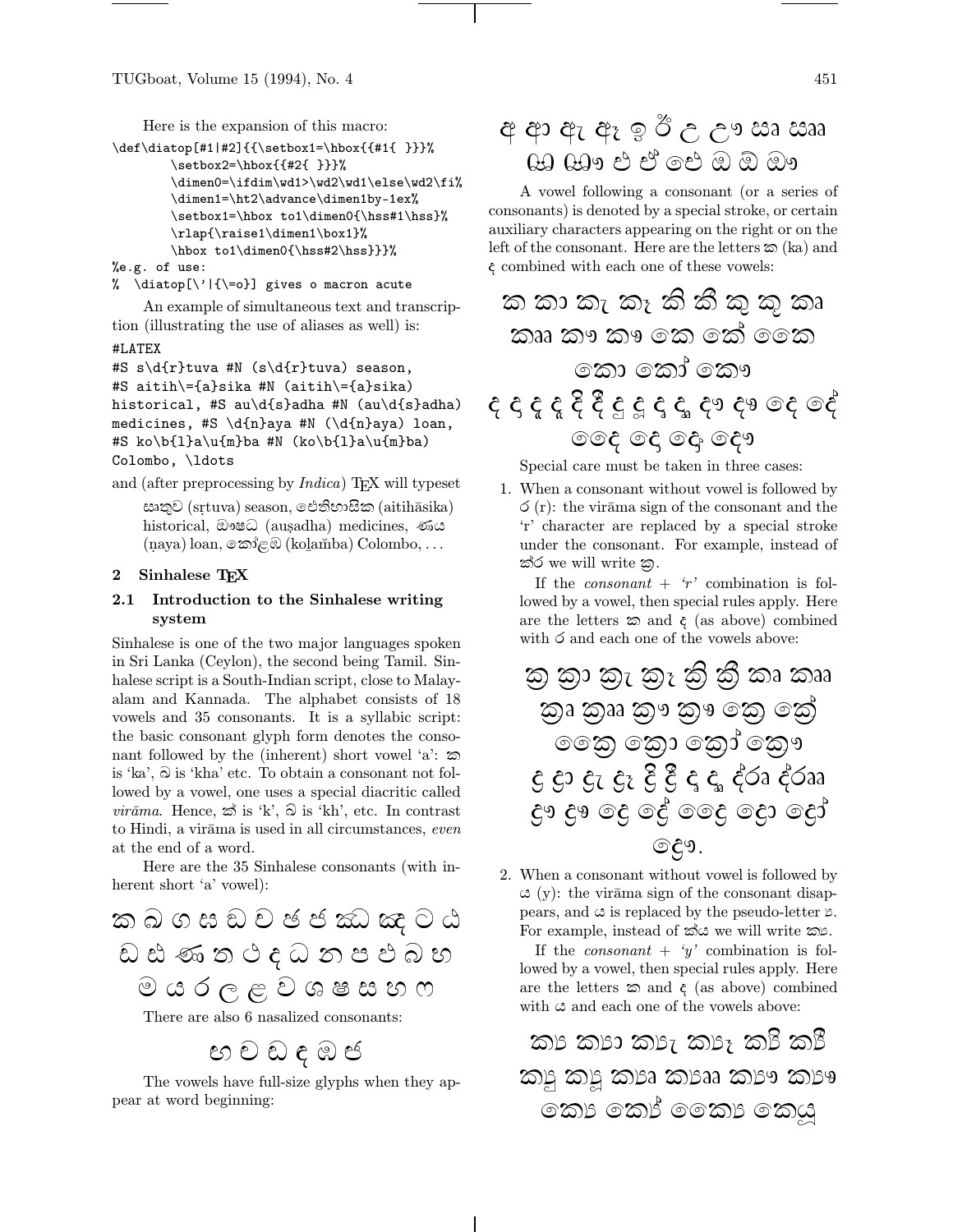$$
\begin{array}{ccccccc}\n & & & & & & \\
\mathbf{c}_1 & \mathbf{c}_2 & \mathbf{c}_3 & \mathbf{c}_3 & \mathbf{c}_2 & \mathbf{c}_3 & \mathbf{c}_3 & \mathbf{c}_3 & \mathbf{c}_3 & \mathbf{c}_3 & \mathbf{c}_2 & \mathbf{c}_3 & \mathbf{c}_2 & \mathbf{c}_2 & \mathbf{c}_2 & \mathbf{c}_2 & \mathbf{c}_2 & \mathbf{c}_2 & \mathbf{c}_2 & \mathbf{c}_2 & \mathbf{c}_2 & \mathbf{c}_3 & \mathbf{c}_3 & \mathbf{c}_3 & \mathbf{c}_3 & \mathbf{c}_3 & \mathbf{c}_3 & \mathbf{c}_3 & \mathbf{c}_3 & \mathbf{c}_3 & \mathbf{c}_3 & \mathbf{c}_3 & \mathbf{c}_3 & \mathbf{c}_3 & \mathbf{c}_3 & \mathbf{c}_3 & \mathbf{c}_3 & \mathbf{c}_3 & \mathbf{c}_3 & \mathbf{c}_3 & \mathbf{c}_3 & \mathbf{c}_3 & \mathbf{c}_3 & \mathbf{c}_3 & \mathbf{c}_3 & \mathbf{c}_3 & \mathbf{c}_3 & \mathbf{c}_3 & \mathbf{c}_3 & \mathbf{c}_3 & \mathbf{c}_3 & \mathbf{c}_3 & \mathbf{c}_3 & \mathbf{c}_3 & \mathbf{c}_3 & \mathbf{c}_3 & \mathbf{c}_3 & \mathbf{c}_3 & \mathbf{c}_3 & \mathbf{c}_3 & \mathbf{c}_3 & \mathbf{c}_3 & \mathbf{c}_3 & \mathbf{c}_3 & \mathbf{c}_3 & \mathbf{c}_3 & \mathbf{c}_3 & \mathbf{c}_3 & \mathbf{c}_3 & \mathbf{c}_3 & \mathbf{c}_3 & \mathbf{c}_3 & \mathbf{c}_3 & \math
$$

3. A third special case occurs, when a consonant [except 'r' itself??] with inherent short 'a' vowel is preceded by 'r'. In that case the 'r' is not written and a spiral-like stroke is added on top of the consonant. For example, instead of  $\delta_{\mathcal{C}}$ we will write  $\hat{\mathbb{R}}$ . This phenomenon does not occur when the consonant is followed by some other vowel than 'a'. Here are all consonants with 'r' spiral strokes:

<sup>N</sup> <sup>V</sup> ^ <sup>f</sup> <sup>n</sup> <sup>v</sup> <sup>~</sup> ¦ ® ¶ <sup>¾</sup> <sup>Æ</sup> ¤ <sup>Î</sup> <sup>Ö</sup> <sup>Þ</sup> <sup>æ</sup> <sup>î</sup> <sup>ö</sup> <sup>þ</sup> È & <sup>V</sup> . <sup>6</sup> <sup>&</sup>gt; <sup>F</sup> <sup>N</sup>

<sup>Ö</sup>

Beside the special cases enumerated above, frequently ligatures occur between consonants. A ligature between two consonants implies that the first one is not followed by a vowel; the virāma sign is omitted in that case. Here are some examples:

$$
\mathcal{E} + \mathbf{\alpha}\mathbf{\hat{c}} = \mathbf{\hat{c}}\mathbf{\hat{c}} \quad \mathbf{\hat{c}}\mathbf{\hat{d}} + \mathbf{\hat{c}} = \mathbf{\hat{c}}\mathbf{\hat{c}}
$$
\n
$$
\mathbf{\hat{c}}\mathbf{\hat{d}} + \mathbf{\hat{c}} = \mathbf{\hat{c}}\mathbf{\hat{c}} \quad \mathbf{\hat{c}}\mathbf{\hat{d}} + \mathbf{\hat{c}} = \mathbf{\hat{c}}\mathbf{\hat{c}}
$$
\n
$$
\mathbf{\hat{c}}\mathbf{\hat{d}} + \mathbf{\hat{c}} = \mathbf{\hat{c}}\mathbf{\hat{c}} \quad \mathbf{\hat{c}}\mathbf{\hat{d}} + \mathbf{\hat{c}} = \mathbf{\hat{c}}\mathbf{\hat{c}}
$$
\n
$$
\mathbf{\hat{c}}\mathbf{\hat{d}} + \mathbf{\hat{c}} = \mathbf{\hat{c}}\mathbf{\hat{c}}
$$

Finally there are two special signs: anusvara (m) written and *visarga* (h) written  $\in$  Sinhalese punctuation follows the English rules. Hyphenation is done between syllables, i.e., after a vowel.

# 2.2 Design of the Sinhalese font

Because of the nature of Sinhalese syllables, most combinations of consonants and vowels had to be drawn separately (the reader can find a complete table of consonant/vowel combinations in Table 3). This brought the total number of distinct character positions to more than 460, placed in three 256 character tables. Despite the large number of characters, the design of a Sinhalese font does not require a superhuman effort; in fact, the shapes of many Sinhalese letters are *modular*, and can be produced by assembling elementary strokes in different ways.

To illustrate this feature of Sinhalese letters, here is a selection of such elementary strokes<sup>7</sup>:

- 1. on the *left* side of the letter:  $(\alpha)$  the left stem of , (β) same as α, but with an horizontal bar, as in  $\hat{\omega}$ ,  $(\gamma)$  the left stem of  $\hat{\omega}$ ,  $(\delta)$  a lowered closed loop, as in  $\mathcal{D}$ ;
- 2. the *middle* part of the letter:  $(\kappa)$  a simple baseline stroke, as in  $\mathfrak{S}$ ,  $(\lambda)$  the same with a pinch, as in  $\Omega$ ,  $(\mu)$  the same with a "bridge" as in  $\infty$ ;
- 3. on the *right* part of the letter:  $(\chi)$  a short stroke with a rounded loop, as in  $\infty$ ,  $(\psi)$  a somewhat higher stroke with a triangular loop, as in  $\mathfrak{S}$ ,  $(\omega)$  a high and round stroke without loop, as in ව.

Out of the combinations of these four left parts, three middle parts and three right parts we will make a table to see how many of them actually exist  $(NE = "does not exist")$ :

|  |  |                                                                          |  |  | $\mu \mid \kappa \mid \lambda \mid \mu \mid \kappa \mid \lambda \mid \mu \mid \kappa \mid \lambda$ |  |  |  |  |  |   |
|--|--|--------------------------------------------------------------------------|--|--|----------------------------------------------------------------------------------------------------|--|--|--|--|--|---|
|  |  | $\parallel$ ප ස NE NE ස ස NE ය NE NE NE NE NE                            |  |  |                                                                                                    |  |  |  |  |  |   |
|  |  | $\mathbb{R}^3$ Ne Ne $\mathbb{C}^3$ & Ne $\mathbb{C}^3$ & Ne Ne Ne Ne Ne |  |  |                                                                                                    |  |  |  |  |  |   |
|  |  | $\parallel$ වඩ? NE $\parallel$ වඩ NE $\parallel$ ටධ NE $\parallel$ ම ඔ   |  |  |                                                                                                    |  |  |  |  |  | @ |

As we see, more than half of the entries represent extant characters. Similar phenomena occur for other groups of Sinhalese letters. And of course there are also some isolated cases, which have to be drawn separately (like  $\mathfrak{S}, \mathfrak{B}, \mathfrak{E}$  and so forth).

This modularity of Sinhalese forms makes the choice of METAFONT for the realization of a Sinhalese font even more interesting. The Sinhalese font, as presented in this paper, was commissioned from the author by the Wellcome Institute for the History of Medicine, following a proposal by Dominik Wujastyk (to whom the author would like to express his gratitude). $8$  The character forms were inspired by the font of Godakumbura (1980), compared to the forms of Disanayaka (a modern Sinhalese script method; 1993), Clough (a classical 19th century dictionary with many ligatures, 1892) and Белькович (the Russian "official" Sinhalese dictionary, 1983), the last one having the most beautiful type, in the author's humble (and non-Sinhalese native) opinion. Useful information was also found in Lambert (1983), a study of south Indian scripts, and the catalogues of writing systems of the world (Nakanishi, 1980 and Faulman, 1880).

<sup>7</sup> Unfortunately the author does not know the original names of these strokes.

<sup>8</sup> See Somadasa (1994) for the first book printed using this Sinhalese system.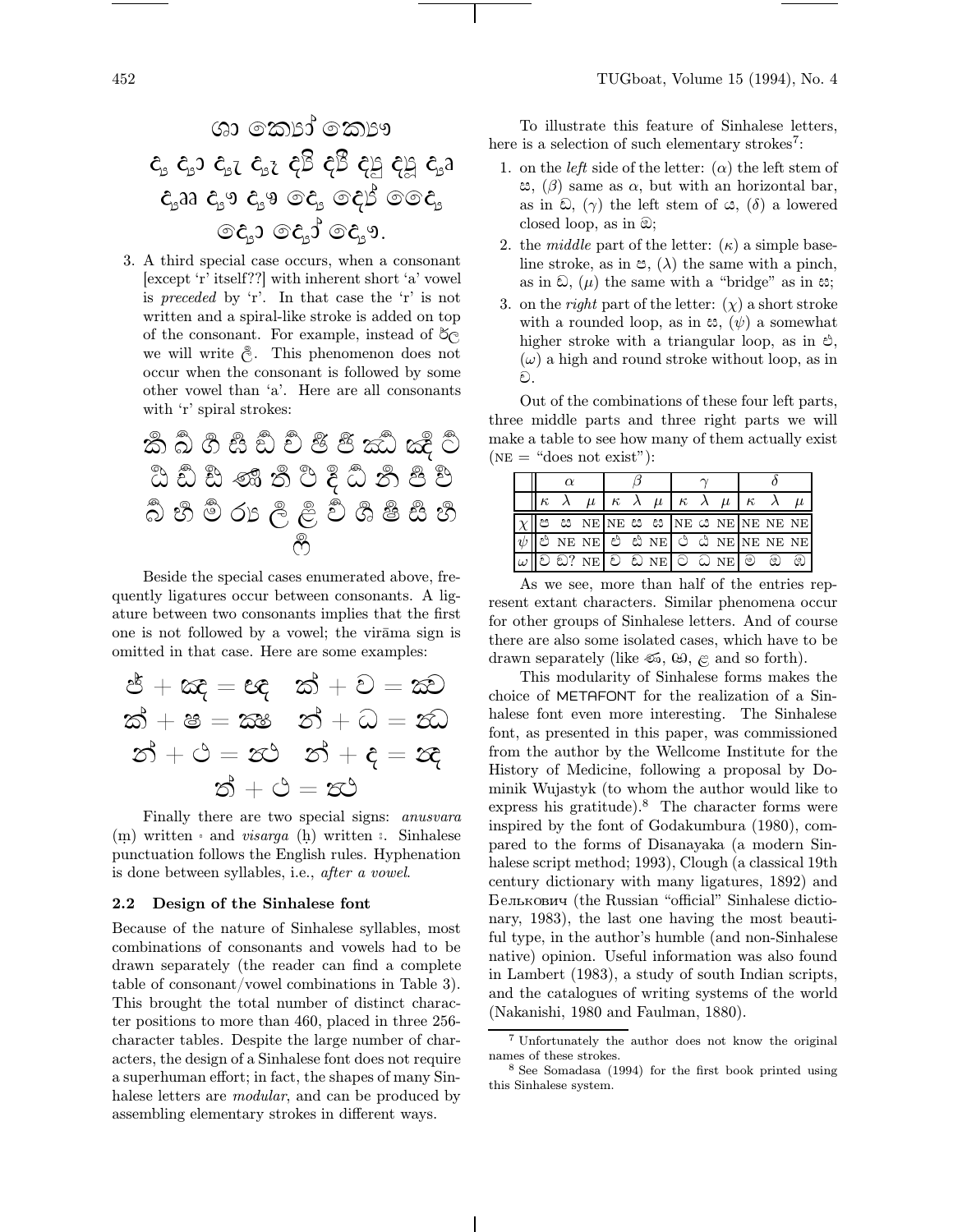|             |           | 8 pt       |           | 9 pt       | $10$ pt   |       | $12$ pt    |            |
|-------------|-----------|------------|-----------|------------|-----------|-------|------------|------------|
| FX          | $.369$ pt | $+6.25\%$  | $.401$ pt | $+2.777\%$ | $.434$ pt | $0\%$ | $.510$ pt  | $-2.08\%$  |
| <b>FY</b>   | $.347$ pt | $0\%$      | $.391$ pt | $0\%$      | $.434$ pt | $0\%$ | $.521$ pt  | $0\%$      |
| shthin      | $.217$ pt | $+12.21\%$ | $.217$ pt | $+10.96\%$ | $.217$ pt | $0\%$ | $.217$ pt  | $-15.79\%$ |
| shfat       | $.906$ pt | $+10\%$    | $.972$ pt | $+6.66\%$  | $.998$ pt | $0\%$ | $1.106$ pt | $-6.67\%$  |
| usual_left  | $.406$ pt | $+10\%$    | $.422$ pt | $+5\%$     | $.434$ pt | $0\%$ | $.495$ pt  | $-5\%$     |
| usual_right | $.406$ pt | $+10\%$    | $.422$ pt | $+5\%$     | $.434$ pt | $0\%$ | $.495$ pt  | $-5\%$     |

Table 2: Scaling of font parameters for optical correction

### 2.2.1 Optical scaling

As we all know, one of the big advantages of META-FONT drawn characters is optical scaling, that is scaling of characters in a non-linear way, to correct certain optical effects. This technique has been applied by D.E. Knuth, in the Computer Modern fonts, the first realistic example of a font family drawn in METAFONT.

The same technique has been used for Sinhalese. Here are the (technical) details: Sinhalese characters have been designed using 6 main parameters:

- 1. FX, horizontal basic unit;
- 2. FY, vertical basic unit; (in the Computer Modern fonts the same basic unit is used horizontally and vertically, namely u). In cases where a length/width had to be defined independently of its orientation, we have used .5[FX,FY] (the mean value).
- 3. shthin, the width of thin strokes;
- 4. shfat, the width of a certain number of fat strokes; (in fact, for intermediate cases the variable quantity  $\lambda$ [shthin,shfat], with  $\lambda \in [0,1]$ has been used).
- 5. usual\_left, the standard left sidebearing;
- 6. usual\_right, the standard right sidebearing.

Optical correction consisted in scaling these parameters differently for 8, 9 and 12 points, as in table 2 (the reader can see in the second column the percentage of deviation from the hypothetical linearly scaled value).

As the reader can see, the value of shthin remains the same from 8 to 12 points; this guarantees that thin strokes will not disappear in small pointsizes (and makes letters look more elegant in large pointsizes, as in Roman Bodoni fonts). The horizontal basic unit FX gets (proportionally) bigger in small sizes: letters become up to 6.25% wider; FX also gets slightly smaller at 12 points: letters become 2.08% narrower. The same tactic is applied to sidebearings.

The following sample of text illustrates optical correction. The same text (taken from  $B$ елькович, 1983), is typeset in 8, 9, 10 and 12 point sizes.

රුසියන් සිංහල ශබ්ද කොෂය සකස්කිරීමෙහි ලා දෙස්-තර දදිගම වි. රුදිගු ගේන් ලැබුණු විශාල සහාය ගැන ඔහුට සම්පාදක වරයා සෘතඥතාවය පුද කරයි.

 $\hat{\mathcal{G}}$  ලංකාව රුසියන් බස හදුරන සිංහල ජනතාවටත්, සෝ විය්ත් ස•ගමයෙහි සි•හල බස හදුරන රුසියන් ජනතාවටත් මේ-ම ශබ්ද කොෂය පුයෝජනවත් වේතියි සම්පාදක වරයා පාථිනා කරයි.

රුසියන් සිංහල ශබ්ද කොෂය සකස්කිරීමෙහි ලා දෙ ස්තර දදිගම වි. රුදිගු ගේන් ලැබුණු විශාල සහාය ගැන ඔහුට සම්පාදක වරයා සෘතඥතාවය පුද කරයි.

 $\mathcal{\mathcal{G}}$  ලංකාව රුසියන් බස හදුරන සිංහල ජනතාවටත්, සෝවිය්ත් සංගමයෙහි සිංහල බස හදරන රුසියන් ජනතා වටත් මෙම ශබ්ද කොෂය පුයෝජනවත් වේතියි සම්පාදක වරයා පාථිනා කරයි.

රුසියන් සිංහල ශබද කොෂය සකස්කිරීමෙහි ලා දෙස්තර දදිගම වි. රුදිගු ගේන් ලැබුණු විශාල සහාය ගැන ඔහුට සම්පාදක වරයා සෘතඥතාවය පුද කරයි.

ශී ල·කාව රුසියන් බස හදුරන සිංහල ජිනතාවට-ත්, සෝවිය්ත් සංගමයෙහි සිංහල බස හදුරන රුසියන් ජනතාවටත් මෙම ශබ්ද කොෂය පුයෝජනවත් වේති යි සම්පාදක වරයා පුාථිනා කරයි.

රුසියන් සිංහල ශබද කොෂය සකස්කිරී– මෙහි ලා දෙස්තර දදිගම වි. රුදිගු ගේත් ලැබු-ණු විශාල සහාය ගැන ඔහුට සමපාදක වරයා ඍතඥතාවය පුද කරයි.

 $\mathcal{G}_{\mathbb{C}}$ ංකාව රුසියන් බස හදරන සිංහල ජන-තාවටත්, සෝවිය්ත් සංගමයෙහි සිංහල බිස හදු රන රුසියන් ජනතාවටත් මෙම ශබ්ද කොෂය පුයෝජනවත් වෙතියි සමපාදක වරයා පුාථිනා කරයි.

# 2.3 "Do I need BigTEX for all those macros?"

Sorry to disappoint you, but there are no macros. Indica does all the work for you and its output is rather unreadable for a human—but quite readable for T<sub>E</sub>X. With L<sup>A</sup>T<sub>E</sub>X 2<sub> $\varepsilon$ </sub> and the T1 (Cork) encoding you only need to place the files T1sinha.fd,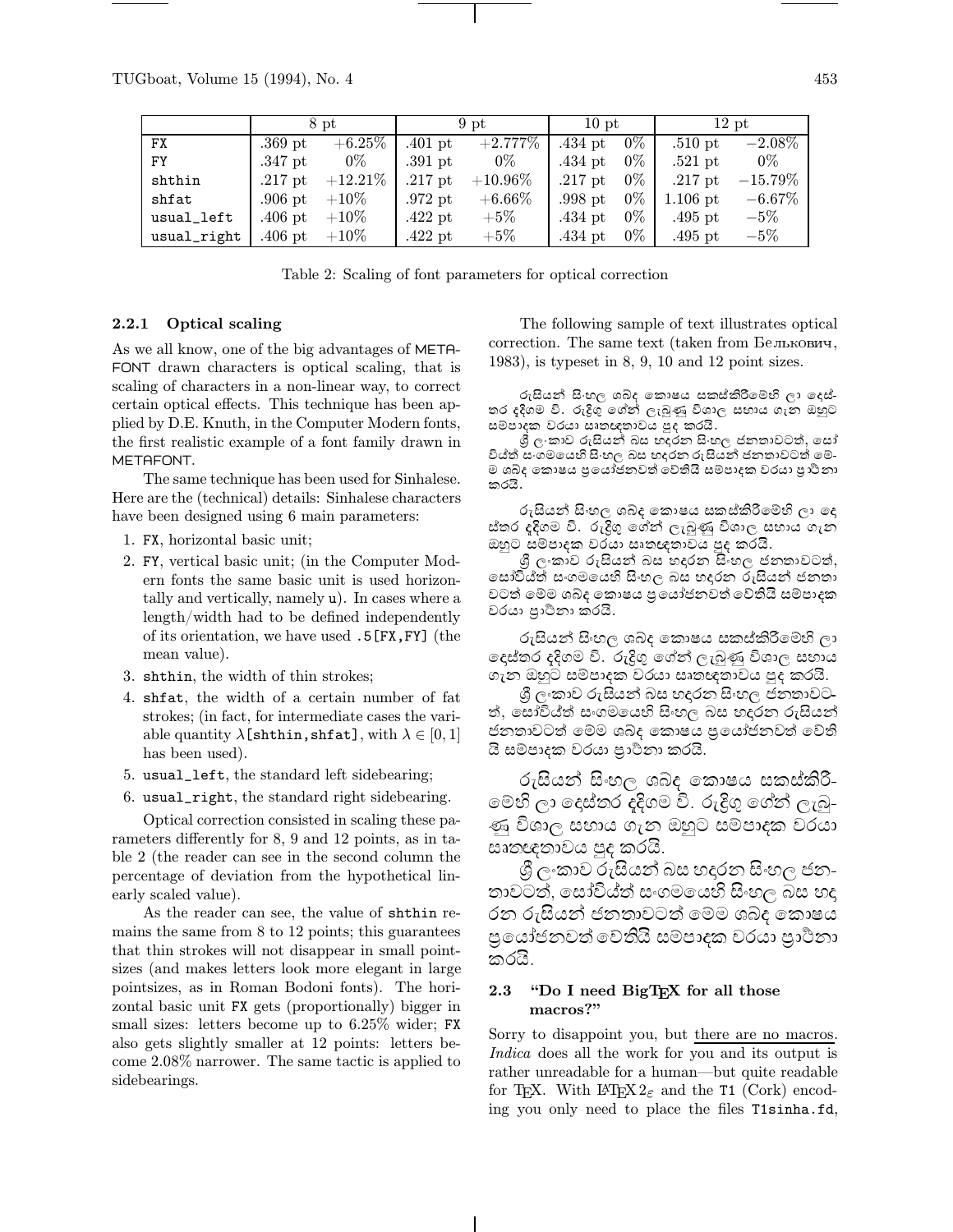T1sinhb.fd, T1sinhc.fd in the same place as your other FD files, and write

\newcommand{\SHa}{\fontfamily{sinha}% \selectfont} \newcommand{\SHb}{\fontfamily{sinhb}% \selectfont} \newcommand{\SHc}{\fontfamily{sinhc}%

\selectfont}

in the preamble of your file. If you wish to install the Sinhalese fonts in a more formal manner, recognizing the encoding of the font as being different from T1 (we call it SH1), then you only need to place files SH1sinha.fd, SH1sinhb.fd, SH1sinhc.fd together with the other FD files you use, and use the package sinhala.sty when you run  $\mathbb{F} \mathbb{F} X2_{\varepsilon}$ . So you would begin your document like this:

# \documentclass{article} \usepackage{sinhala} \begin{document}

...

This method is not recommended, however, if you switch frequently from Latin to Sinhalese and your machine is not very powerful: LAT<sub>E</sub>X  $2\varepsilon$  reads a file (called nfsh1.def) everytime you switch encodings; even if this file is very short, the open/close operations may slow down TEX. The author hopes that this problem will be solved in future releases of L<sup>A</sup>TEX 2ε.

If you are not working with  $\angle MFX2_{\epsilon}$  then you have to define the fonts manually, remembering that they always come in triplets, like

```
\font\SHa=sinha10
```

```
\font\SHb=sinhb10
```

```
\font\SHc=sinhc10
```
The available point sizes are 8, 9, 10 and 12. Please contact the author if you need other point sizes, or scale the ones you have linearly. There is no bold or slanted style yet (although it would be straightforward to obtain them out of the META-FONT code), because the author has never seen such forms. Any information on Sinhalese typographical traditions and aesthetics would be most welcome.

## References

- $A.A.$  $\,$ Белькович රුසියානුශී $\cdot$ හල ශබ්දකෝෂය  $(Pyccko-Cunzaabc**ku**ŭ  $\overline{C}aoaapb$ ). Русский$ Язык, Москва, Россиа, 1983.
- $Rev.$  B. Clough. සිංහල ඉංගීසි අකාරාදිය *(Sinhalese-*English Dictionary). Wesleyan Mission Press, Kollupitiya, Sri Lanka, 1892, facsimile edition by Asian Educational Services, New Delhi, 1982.
- J.B. Disanayaka. Let's read and write Sinhala. Pioneer Lanka Publications, London, 1993.
- C. Faulman. Das Buch der Schrift, enthaltend die Schriftzeichen und Alphabete aller Zeiten und aller Völker des Erdkreises. Druck und Verlag der kaiserlich-königlichen Hof- und Staatsdrukkerei, Wien, 1880.
- C.E. Godakumbura. Catalogue of Ceylonese Manuscripts. The Royal Library, Copenhagen, 1980.
- Y. Haralambous and J. Plaice. "First Applications of Ω: Greek, Arabic, Khmer, Poetica, ISO 10646/unicode, etc.". In Proceedings of the 15th TEX Users Group Annual Meeting (Santa Barbara). TUGboat, 15 (3), pp. 344-352, 1994.
- $ISO.$  Information technology  $-$  Universal Multipleoctet Coded Character Set. ISO/IEC 10646- 1:1993(e) edition, 1993.
- H.M. Lambert Introduction to the Scripts of South India and Ceylon, manuscript prepared as a companion to: Introduction to the Devanagari Script, for Students of Sanskrit, Hindi, Marathi, Gujarati and Bengali. Oxford University Press, 1983.
- J. Levine, T. Mason, and D. Brown. lex  $\mathcal{C}$  yacc. O'Reilly & Associates, Inc., Sebastopol, California, 1992.
- A. Nakanishi. Writing systems of the World. Charles E. Tuttle Company, Tokyo, 1980.
- J. Plaice. "Progress in the  $\Omega$  Project". In Proceedings of the 15th TEX Users Group Annual Meeting (Santa Barbara). 1994. TUGboat,  $15(3)$ , pp. 320-324, 1994.
- K.D. Somadasa. Catalogue of the Sinhalese Manuscripts in the Wellcome Institute for the History of Medicine. Wellcome Institute, London, 1994.
- C. Thiele. "TEX, Linguistics and Journal Production". In TFX Users Group Eighth Annual Meeting, Seattle, August 24–26, 1987. 1987.
- D. Wujastyk. "Standardization of Romanized Sanskrit for Electronic Data Transfer and Screen Representation". Sesame Bulletin, 4(1), 27–29, 1991.

<sup>⋄</sup> Yannis Haralambous 187, rue Nationale 59800 Lille, France. Email: haralambous@univ-lille1.fr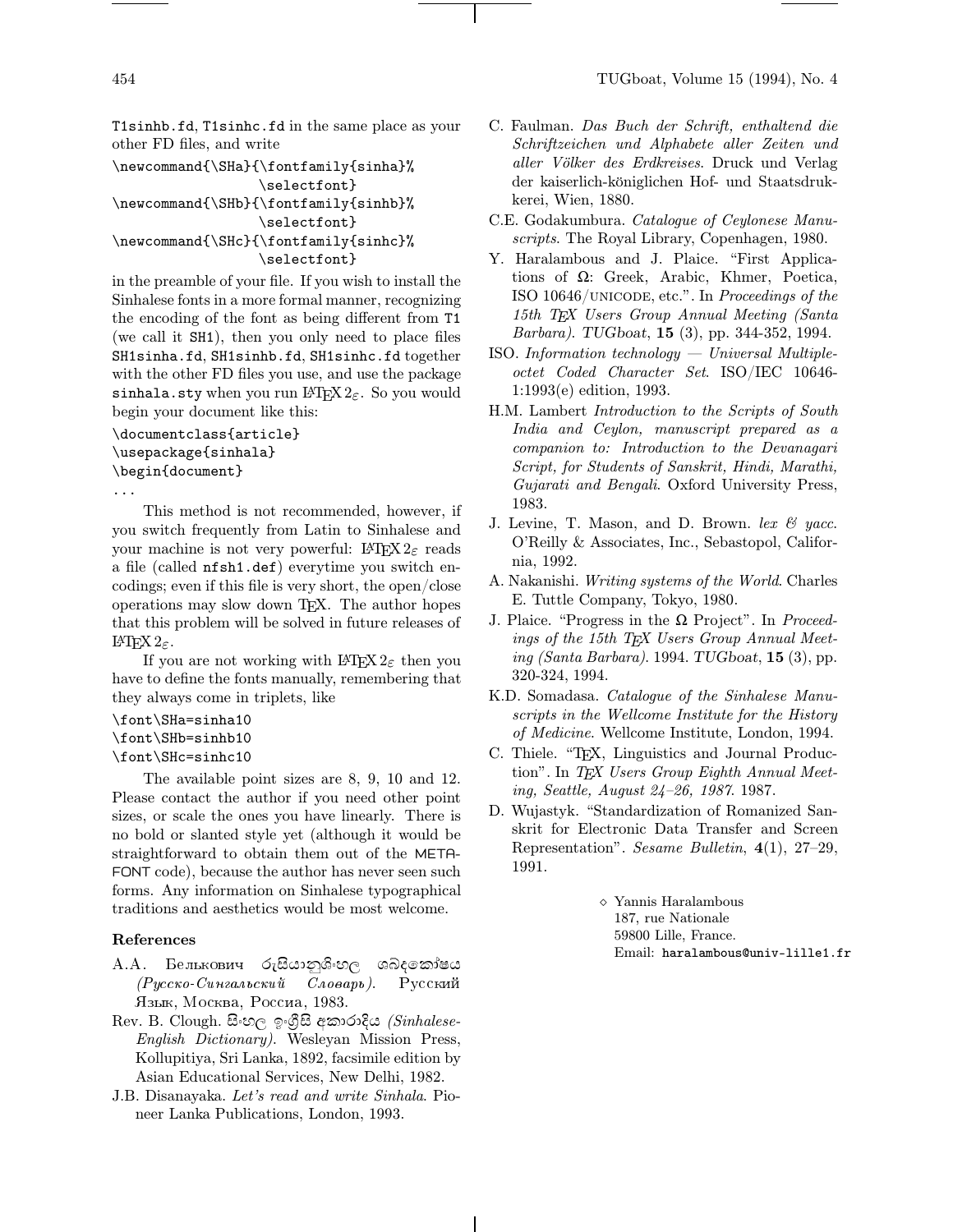$\frac{1}{\sqrt{2\pi}}\left( \frac{1}{\sqrt{2\pi}}\right) ^{2}=\frac{1}{2\sqrt{2\pi}}\left( \frac{1}{\sqrt{2\pi}}\right) ^{2}=\frac{1}{2\sqrt{2\pi}}\left( \frac{1}{2\sqrt{2\pi}}\right) ^{2}=\frac{1}{2\sqrt{2\pi}}\left( \frac{1}{2\sqrt{2\pi}}\right) ^{2}=\frac{1}{2\sqrt{2\pi}}\left( \frac{1}{2\sqrt{2\pi}}\right) ^{2}=\frac{1}{2\sqrt{2\pi}}\left( \frac{1}{2\sqrt{2\pi}}\right) ^{2}=\frac{1}{2\$ 

|                     | Part a. Without vowel, and vowels 'a'-' $\bar{r}$ ' |                                                                                                         |                    |                          |                               |              |                         |                    |                      |                           |                           |  |
|---------------------|-----------------------------------------------------|---------------------------------------------------------------------------------------------------------|--------------------|--------------------------|-------------------------------|--------------|-------------------------|--------------------|----------------------|---------------------------|---------------------------|--|
|                     |                                                     | $\mathbf{a}$                                                                                            | $\bar{\mathrm{a}}$ | ä                        | $\bar{a}$                     | $\mathbf{i}$ | $\overline{\mathbf{1}}$ | u                  | ū                    | ŗ                         | $\overline{\mathrm{r}}$   |  |
|                     |                                                     | අ                                                                                                       | ආ                  | ඇ                        | ඇ                             | ඉ            | රී                      | Ĉ                  | $\mathcal{C}^9$      | සෘ                        | csaa                      |  |
| ka                  | ක්                                                  | ක                                                                                                       | කා                 | කැ                       | කැ                            | කි           | කී                      | කු                 | කු                   | කෘ                        | කෲ                        |  |
| kha                 | ඛ                                                   | ඛ                                                                                                       | ධා                 | බැ                       | බැ                            | వి           | ವಿ                      | <u>බූ</u>          | <u>ු</u>             | බෘ                        | $\widehat{\infty}$ aa     |  |
| ga                  | ග්                                                  | $\circledcirc$                                                                                          | ගා                 | ගැ                       | ගැ                            | ගී           | ගී                      | Q                  | Q                    | ගa                        | ගaa                       |  |
| gha                 | ස්                                                  | ස                                                                                                       | සා                 | සැ                       | සිරි                          | සි           | සි                      | ಟ                  | ĝ3                   | සෙ                        | csaa                      |  |
| ia                  | ඩි                                                  | ඩ                                                                                                       | ඩා                 | ඩැ                       | ඩැ                            | ඩි           | ඩී                      | ඩු                 | වූ                   | ඩෘ                        | ඩෲ                        |  |
| ca                  | වි                                                  | ව                                                                                                       | වා                 | $\odot_{\zeta}$          | $\odot$                       | වි           | ථි                      | වු                 | වූ                   | වෘ                        | වෲ                        |  |
| cha                 | ජ්                                                  | ජ                                                                                                       | ජා                 | ජැ                       | ජැ                            | ජි           | ෂී                      | ජු                 | ජූ                   | ජෘ                        | ඡෲ                        |  |
| ja                  | ජ්                                                  | ජ                                                                                                       | ජා                 | ජ්ැ                      | ජ්ැ                           | ජි           | ජී                      | ජු                 | ජූ                   | ජිෘ                       | ජෲ                        |  |
| jha                 | ಮ                                                   | ඣ                                                                                                       | ඣා                 | කි $\rm \overline{a}$    | ඣෑ                            | ඣ            | ඣ                       | <u>කි</u>          | ಜ್ಞು                 | ඣෘ                        | ඣෲ                        |  |
| $\  {\bf a}$        | ඤ්                                                  | සි                                                                                                      | ඤ                  | Œ                        | Œ                             | ඤි           | ඤ්                      | සි                 | කූ                   | Œζ                        | ದ್ದಾ                      |  |
| ța                  | $\odot$                                             | $\odot$                                                                                                 | වා                 | $\odot_{\zeta}$          | වැ                            | ී            | ී                       | <u>ු</u>           | g                    | $\odot$ a                 | aa                        |  |
| tha                 | $\mathcal{C}_{\varphi}$                             | $\mathcal{Q}$                                                                                           | ದಿ                 | ඨැ                       | ඨැ                            | ඨි           | යී                      | $\mathcal{Q}$      | $\mathfrak{Q}$       | ವಿಾ                       | ವಿaa                      |  |
| da                  | $\vec{\xi}$                                         | ඩ                                                                                                       | ඩා                 | ඩැ                       | ඩැ                            | ඨි           | ඨි                      | ඩු                 | ඩූ                   | ඩෘ                        | ඩෲ                        |  |
| dha                 | ධ                                                   | ಬಿ                                                                                                      | ඪා                 | සැ                       | ස්ැ                           | සී           | සී                      | 32                 | $\mathbb{S}^{\circ}$ | ದಿತಿ                      | ಬಿaa                      |  |
| ņa                  | න්                                                  | ණ                                                                                                       | ණා                 | ණැ                       | ණැ                            | ≤ో           | €5                      | ☜                  | Ş                    | ණෘ                        | Gaa                       |  |
| ta                  | ත්                                                  | ත                                                                                                       | තා                 | තැ                       | තැ                            | ති           | තී                      | තු                 | තු                   | Юa                        | $\infty$ aa               |  |
| tha                 | එ                                                   | $\circlearrowleft$                                                                                      | ථා                 | ڻ                        | ථැ                            | ී            | ී                       | $\mathcal{Q}$      | $\mathcal{Q}$        | ٩ð                        | <b>്</b> aa               |  |
| $d$ a               | $\zeta$                                             | $\hat{\varsigma}$                                                                                       | $\hat{\varsigma}$  | $\hat{\zeta}$            | $\mathbf{\hat{\zeta}}$        | ನಿ           | දී                      | $\mathbf{\hat{S}}$ | $\mathbf{\hat{G}}$   | $\hat{\varsigma}$         | $\hat{\varsigma}_{\rm a}$ |  |
| dha                 | ධ                                                   | ධ                                                                                                       | ධා                 | ධැ                       | ධෑ                            |              |                         | $\Omega$           | <u>ୁ</u>             | ධෘ                        | ධෲ                        |  |
| na                  | න්                                                  | න                                                                                                       | නා                 | $\overline{\mathcal{D}}$ | නැ                            | නි           | නී                      | ဤ                  | D                    | $\Sigma$                  | 20a                       |  |
| pa                  | ප්                                                  | ප                                                                                                       | පා                 | පැ                       | පැ                            | පි           | පි                      | පු                 | පූ                   | පෘ                        | පෲ                        |  |
| pha                 | ಲಿ                                                  | లి                                                                                                      | ඵා                 | ඵැ                       | ඵැ                            | පී           | පී                      | <u>පු</u>          | S                    | ಲಿಕಿ                      | ಲಿaa                      |  |
| ba                  | බ                                                   | බ                                                                                                       | බා                 | බැ                       | බැ                            | ని           | ನಿ                      | බු                 | බූ                   | බෘ                        | බෲ                        |  |
| bha                 | හ්                                                  | හ                                                                                                       | භා                 | හැ                       | හැ                            | හී           | හී                      | හු                 | හු                   | භෘ                        | භaa                       |  |
| ma                  | ම                                                   | $\circledcirc$                                                                                          | මා                 | $\odot_{\zeta}$          | $\circledcirc_{\mathfrak{z}}$ | මි           | මී                      | <u>ු</u>           | $\mathcal{S}$        | ම $\mathfrak{g}$          | මෲ                        |  |
| ya                  | ය්                                                  | $\omega$                                                                                                | යා                 | œι                       | යැ                            | යි           | යි                      | $\mathfrak{S}$     | ್ಷ                   | Ba                        | csaa                      |  |
| ra                  | ర                                                   | Q                                                                                                       | රා                 | d                        | Q                             | $\infty$     | $\delta$                | Óι                 | Óι                   | бa                        | бaa                       |  |
| la                  | ල්                                                  | $\overline{\mathcal{C}}$                                                                                | ලා                 | $\mathcal{C}$            | Ēί                            | ලි           | ලී                      | $\mathcal{C}$      | $\mathbb{C}$         | $\mathbb{C}^{\mathsf{a}}$ | Caa                       |  |
| va                  | වි                                                  | ව                                                                                                       | වා                 | වැ                       | වැ                            | ථි           |                         | වු                 | $\mathfrak{c}$       | වෘ                        | වෲ                        |  |
| śa                  | Z                                                   | $\mathbb{G}$                                                                                            | အေ                 | ශැ                       | ශැ                            | ශී           | ශී                      | G)                 | G)                   | Gaa                       | Gaa                       |  |
| şa                  | ෂ්                                                  | ෂ                                                                                                       | ෂා                 | ෂැ                       | ෂැ                            | ෂි           | ෂී                      | ජු                 | Š                    | ෂෘ                        | ෂෲ                        |  |
| sa                  | ස්                                                  | ස                                                                                                       | සා                 | සැ                       | සැ                            | සි           | සී                      | ğ                  | <u>සු</u>            | ೞ                         | coaa                      |  |
| ha                  | හ්                                                  | හ                                                                                                       | හා                 | හැ                       | හැ                            | හි           | හී                      | හු                 | හූ                   | හෘ                        | හෲ                        |  |
| ļa                  | $\mathfrak{E}$                                      | $\mathfrak{S}% _{T}=\mathfrak{S}_{T}\!\left( a,b\right) ,\ \mathfrak{S}_{T}=C_{T}\!\left( a,b\right) ,$ | ළා                 | Ëι                       | Ëι                            | ළි           | ළී                      | ಲಿ                 | ඵැ                   | $\varepsilon$ a           | Gaa                       |  |
| $\operatorname{fa}$ | ઌ                                                   | $\omega$                                                                                                | ლ                  | $\mathfrak{O}_\zeta$     | ო                             | හි           | ෆී                      | $\mathfrak{A}$     | $\mathbb{S}$         | $\infty$                  | maa                       |  |

 $\overline{\phantom{a}}$ 

Table 3: Sinhalese consonants and vowel combinations

 $\mathbf{I}$ 

e e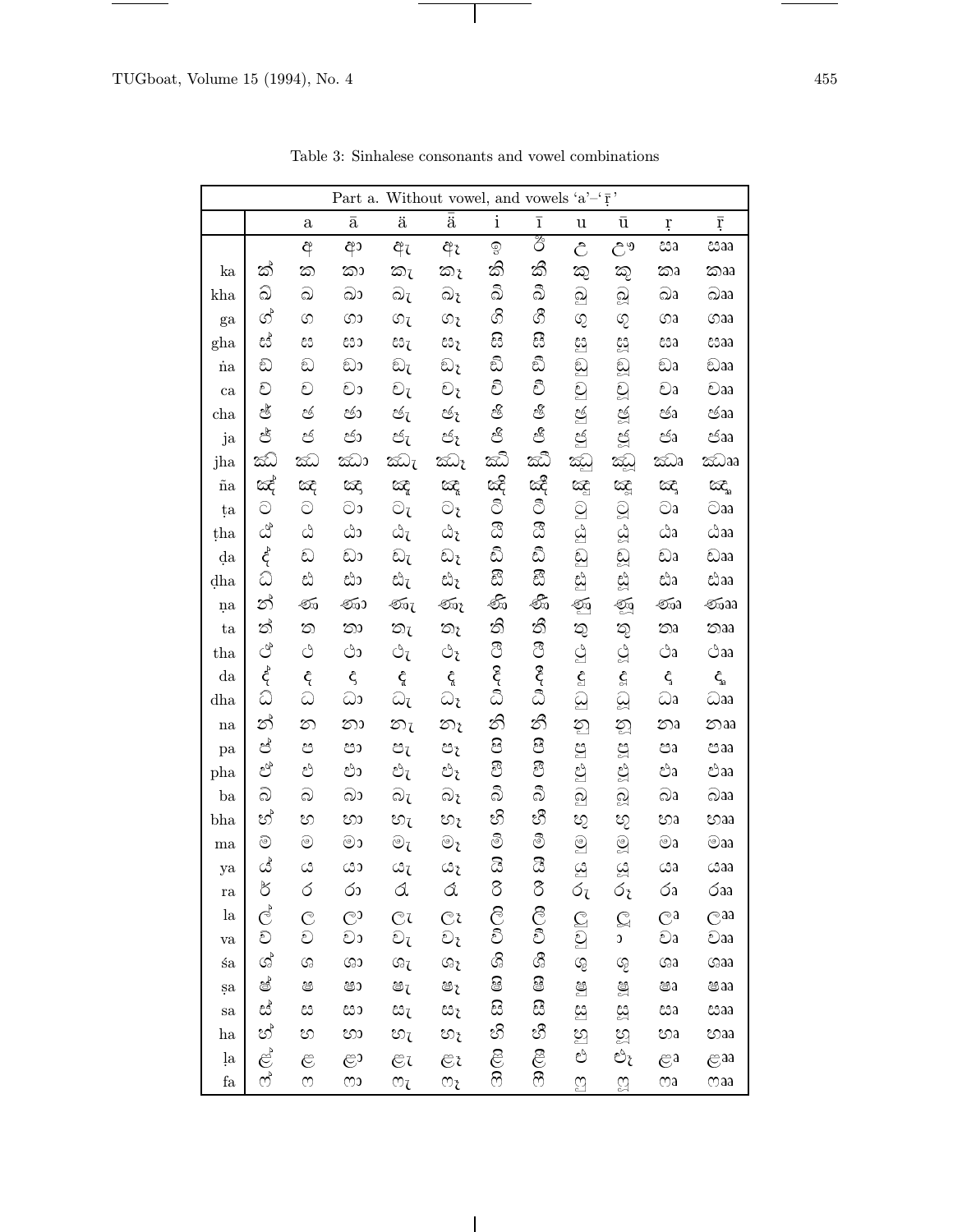$\overline{\phantom{a}}$ 

| Part b. Vowels 'l'-'au', anusvara, visarga |          |                     |                |               |        |                  |                 |            |                           |                         |  |  |
|--------------------------------------------|----------|---------------------|----------------|---------------|--------|------------------|-----------------|------------|---------------------------|-------------------------|--|--|
|                                            | ļ        | ļ                   | $\mathbf e$    | $\rm \bar{e}$ | ai     | $\mathbf O$      | $\overline{O}$  | ${\rm au}$ | am                        | ah                      |  |  |
|                                            | $\omega$ | ශා                  | එ              | ಲೈ            | ඓ      | $\circledcirc$   | ඔ               | ඖ          | අ                         | අ                       |  |  |
| ka                                         | කෟ       | කෟ                  | කෙ             | කේ            | ෛක     | කො               | කෝ              | කෞ         | ත                         | කාඃ                     |  |  |
| kha                                        | බෟ       | බෟ                  | බෙ             | බෙ            | ෛබ     | බො               | බෝ              | බෞ         | බං                        | වං                      |  |  |
| ga                                         | ගෟ       | တ္မွ                | ගෙ             | ගේ            | ෧෨     | ගො               | ගෝ              | ගෞ         | $\circledcirc$            | $\mathbb{O}^{\circ}$    |  |  |
| gha                                        | සෞ       | සෟ                  | ෙස             | ගස්           | ෛස     | ⊚සා              | ©සා්            | ©සෟ        | ದಿಂ                       | ස                       |  |  |
| $\dot{\rm na}$                             | ඩෟ       | ඩෟ                  | ඩෙ             | ඬෙ            | ෛව     | ෩                | ඩෝ              | වෞ         | ඩ.                        | වං                      |  |  |
| ca                                         | චෟ       | වඉ                  | චෙ             | වෙ            | ෛව     | වො               | වෝ              | වො         | වං                        | වං                      |  |  |
| $_{\rm cha}$                               | ජෟ       | ජඉ                  | ල ජ            | ෙජ්           | ෛජ     | ෞර               | ලජා්            | ⊚ජෟ        | తం                        | ජං                      |  |  |
| ja                                         | ජෟ       | ජෟ                  | ල ජ            | ෙජ්           | ෛජ     | ඐර               | ලජා්            | ෞ          | తి                        | ජ්                      |  |  |
| jha                                        | ඣෟ       | ඣෳ                  | කෙ             | කෙ            | තෙක    | කො               | කෝ              | කො         | ඣ                         | ඣಃ                      |  |  |
| $\tilde{\text{na}}$                        | ಜ್ಞಾ     | සැං                 | කෙ             | ශේ            | ෙස     | කෙ               | ුක              | කියු       | ಜ್                        | ಜ್ಞಾ                    |  |  |
| ța                                         | වෟ       | ಿ                   | ෙ              | ෙ $\odot$     | ෛ      | ⊚ටා              | ⊙ටා්            | ⊚ටෟ        | ට.                        | $\widehat{\bigcirc}$    |  |  |
| tha                                        | ದಿ೨      | ದಿ9                 | 0ඨ             | ශ්            | ෛ      | ඨො               | රෝ              | ේෟ         | ೊ                         | ದಿಃ                     |  |  |
| da                                         | ඩෟ       | ඩඉ                  | ඩෙ             | ඩෙ            | ෛඩ     | ඩො               | ඩෝ              | වෞ         | ඩං                        | ඩඃ                      |  |  |
| dha                                        | ඪෟ       | ಬಿಇ                 | සෙ             | ್ದಿ           | ෛඪ     | ෯                | සෝ              | ෯ෟ         | ಬಿ                        | ಬಿ                      |  |  |
| na                                         | ৰ্তত।    | ৰ্তত∮               | ිණි            | ලණ්           | ⊚ලණ    | ෙණා              | ⊚ණා්            | මණිා       | ණ∘                        | ණඃ                      |  |  |
| ta                                         | තෟ       | තෟ                  | තෙ             | තේ            | ෛත     | ෩                | තෝ              | නෞ         | ත.                        | නඃ                      |  |  |
| tha                                        | ಲಿ೨      | ೨೪                  | ේ              | ේ             | ෛ      | ථො               | ⊚ථා්            | ෞ          | ى                         | ಲೀ                      |  |  |
| da                                         | දි       | $\hat{\varsigma}$ 9 | ි ද            | දේ            | ම්විද් | ිරි              | $\hat{\varphi}$ | ල දෟ       | දි∘                       | දී                      |  |  |
| dha                                        | ධෟ       | ධෟ                  | ධෙ             | බෙ            | ෛධ     | බො               | බෝ              | බෞ         | ධං                        | ධඃ                      |  |  |
| na                                         | නෟ       | නෟ                  | $\circ \infty$ | තේ            | ෛත     | තො               | තෝ              | නෞ         | $\infty$                  | න                       |  |  |
| pa                                         | පෟ       | පෳ                  | ෙප             | ඓ             | ෛ      | පො               | ලපා්            | ෞ          | පං                        | පඃ                      |  |  |
| pha                                        | ඵෟ       | ಲಿ9                 | ඓ              | ඓ             | ෛ      | ඓා               | ෞ්              | ඓෟ         | ಲಿ                        | ಲಿಃ                     |  |  |
| ba                                         | වෟ       | බෟ                  | බෙ             | බෙ            | ෛබ     | බො               | බෝ              | බෞ         | ನಿ                        | ည္ပဲ                    |  |  |
| bha                                        | භෞ       | ಉ                   | හෙ             | භේ            | ෛහ     | භො               | භෝ              | ඐ          | භ                         | භඃ                      |  |  |
| ma                                         | මෟ       | මඉ                  | මෙ             | මෙ            | ෧෧     | මො               | මෝ              | මෞ         | $\circledcirc$ .          | $\bigcirc$              |  |  |
| ya                                         | යෟ       | යෟ                  | ගය             | යේ            | ෛය     | යො               | ගෝ              | ගයා        | ೊ                         | $\mathcal{C}^{\circ}$   |  |  |
| ra                                         | රෟ       | ÓД                  | රෙ             | ්ර            | ෛර     | රො               | රෝ              | රෞ         | රං                        | රඃ                      |  |  |
| la                                         | ಿ        | ಄                   | $^{\circ}$ C   | ලේ            | මෙල    | $\mathbb{C}^{3}$ | ලෝ              | ලලා        | $\mathbb{C}^{\circ}$      | $\mathbb{C}^{\circ}$    |  |  |
| va                                         | වෟ       | වඉ                  | වෙ             | වෙ            | ෛව     | වො               | වෝ              | වො         | $\widehat{\mathcal{O}}$ . | $\widehat{\mathcal{C}}$ |  |  |
| $\pm a$                                    | ශෟ       | ශෳ                  | ගෙ             | ගේ            | ෧෧෬    | ගො               | ගෝ              | ගෞ         | $\mathbb{G}^{\circ}$      | $\mathbb{G}^\circ$      |  |  |
| sa                                         | ෂෟ       | ෂෟ                  | ම              | මේ            | ෛ      | ෩                | ල ෂා            | මසා        | ෂ                         | පි                      |  |  |
| sa                                         | සෟ       | ೞಿ                  | සෙ             | ෙස්           | ෛස     | ෩                | ©සා්            | ලසෟ        | ಜಿ                        | සಿ                      |  |  |
| ha                                         | හ        | ಉ                   | හෙ             | හේ            | ෛහ     | හො               | හෝ              | හෞ         | හ                         | හ                       |  |  |
| ļa                                         | ළෟ       | ළෳ                  | ලෙ             | ළේ            | ෛළ     | ළො               | ළෝ              | ළෞ         | $\mathfrak{S}^{\circ}$    | $\mathfrak{S}^{\circ}$  |  |  |
| fa                                         | ლ        | ოა                  | $\circledcirc$ | දෙ            | ಄಄     | ෩                | ලොා             | ෨ෟ         | $\infty$                  | $\omega^{\circ}$        |  |  |

 $\overline{\phantom{a}}$ 

 $\overline{\phantom{a}}$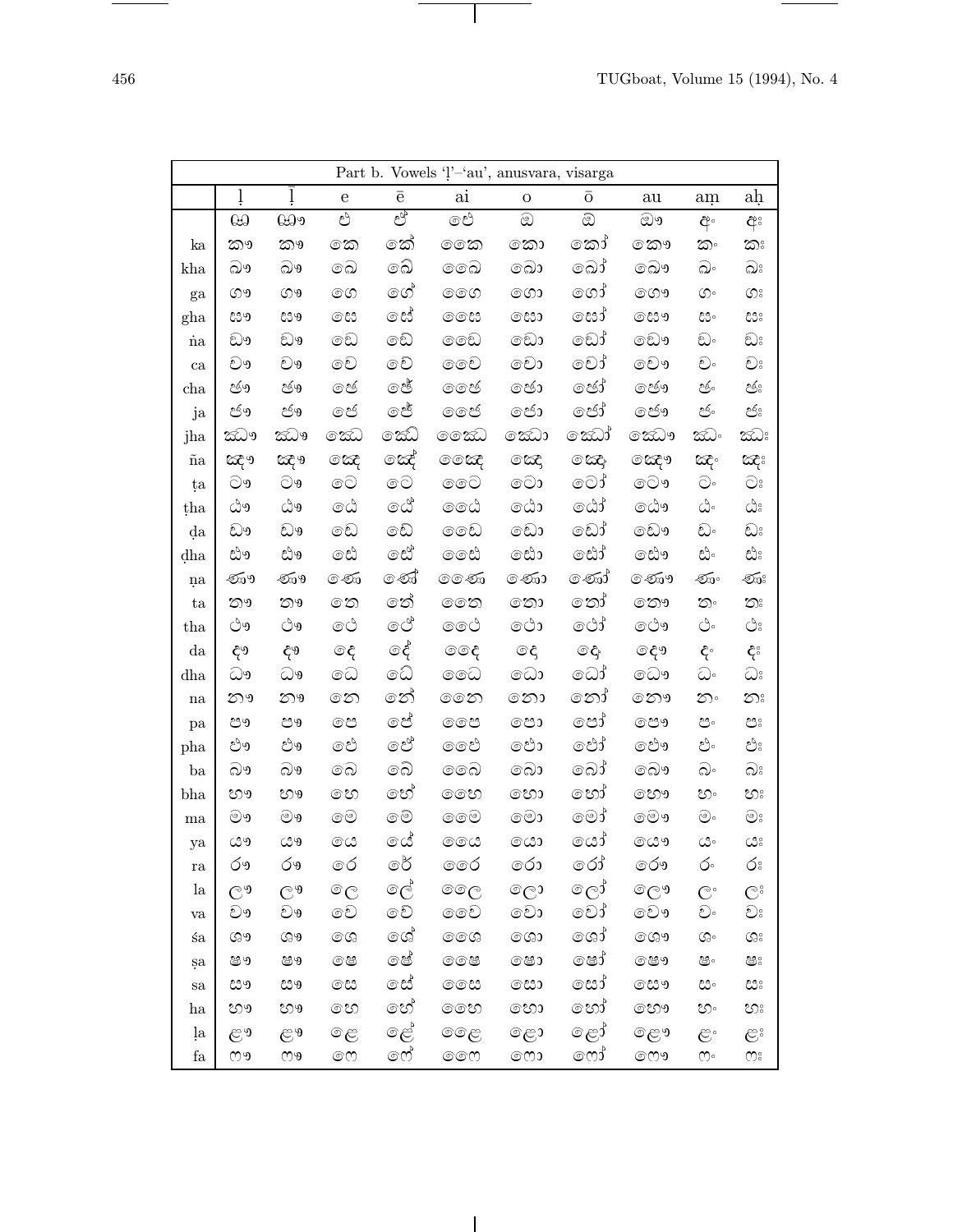$\sim$   $\sim$   $\sim$ 

| <b>NAME</b>    | D                        | Т                                             | М                        | S                        | CSX                      | <b>SEVENBIT</b>       | <b>LATEX</b>                                              |
|----------------|--------------------------|-----------------------------------------------|--------------------------|--------------------------|--------------------------|-----------------------|-----------------------------------------------------------|
| ANUSVARA       |                          |                                               | $\circ$                  | $\circ$                  | m, M                     | .m, M                 | $\d{m}, \d{M}$                                            |
| <b>VISARGA</b> | ÷                        | $\begin{smallmatrix} &0\0&0\end{smallmatrix}$ | °                        | $_{\rm o}^{\rm o}$       | h, H                     | .h, H                 | $\d{h}, \d{H}$                                            |
| VOW. A         | अ                        | அ                                             | അ                        | අ                        | a, A                     | a                     | a, A                                                      |
| VOW. AA        | आ                        | ஆ                                             | ആ                        | ආ                        | $\bar{a}$ , A            | aa, A                 | $\setminus = \{a\}, \setminus = \{A\}$                    |
| VOW. AAA       | $\overline{\phantom{a}}$ | $\blacksquare$                                | $\overline{\phantom{a}}$ | ඇ                        | ä, A                     | "a, A                 | $\Upsilon$ '{a}, $\Upsilon$ '{A}                          |
| VOW. AAAA      | ٠                        | $\blacksquare$                                | $\overline{a}$           | ඇ                        | $\bar{a}$ , $\ddot{A}$   | ″aa, .AA              | $\datatop[\{- \"a], \dataop[\{- \"A\}$                    |
| VOW. I         | इ                        | இ                                             | ഇ                        | $\mathbb{Q}$             | i, I                     | i                     | i, I                                                      |
| VOW. II        | ई                        | 厈                                             | ஹு                       | රී                       | $\bar{1}, \bar{I}$       | ii I                  | \={\i}, \={i} \={I}                                       |
| VOW. U         | ਤ                        | உ                                             | ഉ                        | $\hat{C}$                | u, U                     | u                     | u, U                                                      |
| VOW. UU        | ऊ                        | ஊ                                             | ഊ                        | $\mathcal{C}^9$          | $\bar{u}$ , U            | uu, U                 | $\{-\{u\}, \ \{-\{U\}\}\$                                 |
| VOW. VOC. R    | ऋ                        | $\blacksquare$                                | ಆ                        | ඎ                        | r, R                     | $\cdot$ r             | $\dfr}, \ddot{R}$                                         |
| VOW. VOC. RR   | ॠ                        | $\overline{\phantom{a}}$                      | 8                        | ඎ                        | $\bar{r}$ , $\bar{r}$    | .R                    | $\label{thm:main} $$\diatop[\\= \d r], \diatop[\\= \d r]$ |
| VOW. VOC. L    | ऌ                        | $\blacksquare$                                | ഌ                        | 69                       | $\mathbf{l}, \mathbf{L}$ | .1                    | $\d{1}, \d{L}$                                            |
| VOW. VOC. LL   | लुर                      | $\overline{\phantom{a}}$                      | ൡ                        | භා                       | Ī, Ļ                     | .L                    | $\datatop[\{- \d 1], \dataop[\{- \d L]}$                  |
| VOW. CANDRA E  |                          | ٠                                             | $\overline{\phantom{a}}$ | $\overline{\phantom{0}}$ | ĕ                        | ??!!                  | $\u{e}$                                                   |
| VOW. SHORT E   | ऎ                        | 61                                            | എ                        | ಲಿ                       | ě, Ě                     | $\hat{e}$             | $\forall \{e\}, \forall \{E\}$                            |
| VOW. E         | ए                        | ஏ                                             | എ                        | ಲಿ                       | e, E                     | е                     | e, E                                                      |
| VOW. AI        | ऐ                        | ஐ                                             | ഐ                        | ඓ                        | ai, Ai, AI               | ai, E                 | ai, Ai, AI                                                |
| VOW. CANDRA O  | आ                        | $\overline{\phantom{a}}$                      | $\blacksquare$           | $\overline{\phantom{a}}$ | ŏ                        | ??!!                  | $\u{o}$                                                   |
| VOW. SHORT O   | ऒ                        | ဨ                                             | 63                       | $\circledcirc$           | ŏ, Ŏ                     | $\hat{\phantom{a}}$   | $\forall v$ {o}, $\forall v$ {0}                          |
| VOW. O         | ओ                        | ନ୍ତ                                           | ഓ                        | ඔ                        | o, O                     | $\mathsf{o}$          | o, 0                                                      |
| VOW. AU        | औ                        | ஔ                                             | ഔ                        | ೞಿ೨                      | au, Au, AU               | au, 0                 | au, Au, AU                                                |
| CONS. KA       | क                        | க                                             | ക                        | ක                        | k, K                     | k                     | k, K                                                      |
| CONS. KHA      | ख                        | $\blacksquare$                                | ഖ                        | ದಿ                       | kh, Kh, KH               | kh, K                 | kh, Kh, KH                                                |
| CONS. GA       | ग                        | $\blacksquare$                                | ω                        | ග                        | g, G                     | g                     | g, G                                                      |
| CONS. GHA      | घ                        | L.                                            | ഘ                        | ಜಿ                       | gh, Gh, GH               | gh, G                 | gh, Gh, GH                                                |
| CONS. NGA      | ङ                        | 151                                           | ങ                        | න්ග                      | n, N                     | "n                    | $\setminus$ . {n}, $\setminus$ . {N}                      |
| CONS. CA       | च                        | ச                                             | ച                        | ච                        | c, C                     | c                     | c, c                                                      |
| CONS. CHA      | छ                        | $\overline{\phantom{a}}$                      | ഛ                        | ජ                        | ch, Ch, CH               | ch, C                 | ch, Ch, CH                                                |
| CONS. JA       | ज                        | 2                                             | ஜ                        | ජ                        | j, J                     | j                     | j, J                                                      |
| CONS. JHA      | झ                        | $\overline{\phantom{a}}$                      | ഝ                        | ඣ                        | jh, Jh, JH               | jh, J                 | jh, Jh, JH                                                |
| CONS. NYA      | ञ                        | ஞ                                             | ഞ                        | ΂                        | ñ, Ñ                     | $\tilde{\ }$ n        | $\\{T_n}, \ \T \{N\}$                                     |
| CONS. TTA      | ट                        | ட                                             | S                        | $\odot$                  | ț, Ţ                     | . ${\tt t}$           | $\dft}, \ddot{\T}$                                        |
| CONS. TTHA     | ਠ                        | $\blacksquare$                                | $\circ$                  | ඨ                        | th, Th, TH               | $-th, .T$             | $\d{t}_h, \d{T}_h, \d{T}_H$                               |
| CONS. DDA      | ड                        | ÷.                                            | ω                        | ඩ                        | d, D                     | .d                    | $\d{d}, \d{D}$                                            |
| CONS. DDHA     | ढ                        | $\overline{\phantom{a}}$                      | W                        | ಬಿ                       | dh, Dh, DH               | $\cdot$ dh, $\cdot$ D | $\d{d}h, \d{D}h, \d{D}H$                                  |
| CONS. NNA      | ण                        | ண                                             | ണ                        | తు                       | n, N                     | . ${\bf n}$           | $\d{n}, \d{N}$                                            |

 $\overline{\phantom{a}}$ 

Table 4: Table of Devanagari, Tamil, Malayalam and Sinhalese characters and the different input modes

 $\top$ 

 $\overline{\phantom{0}}$ 

e.

 $\sim$